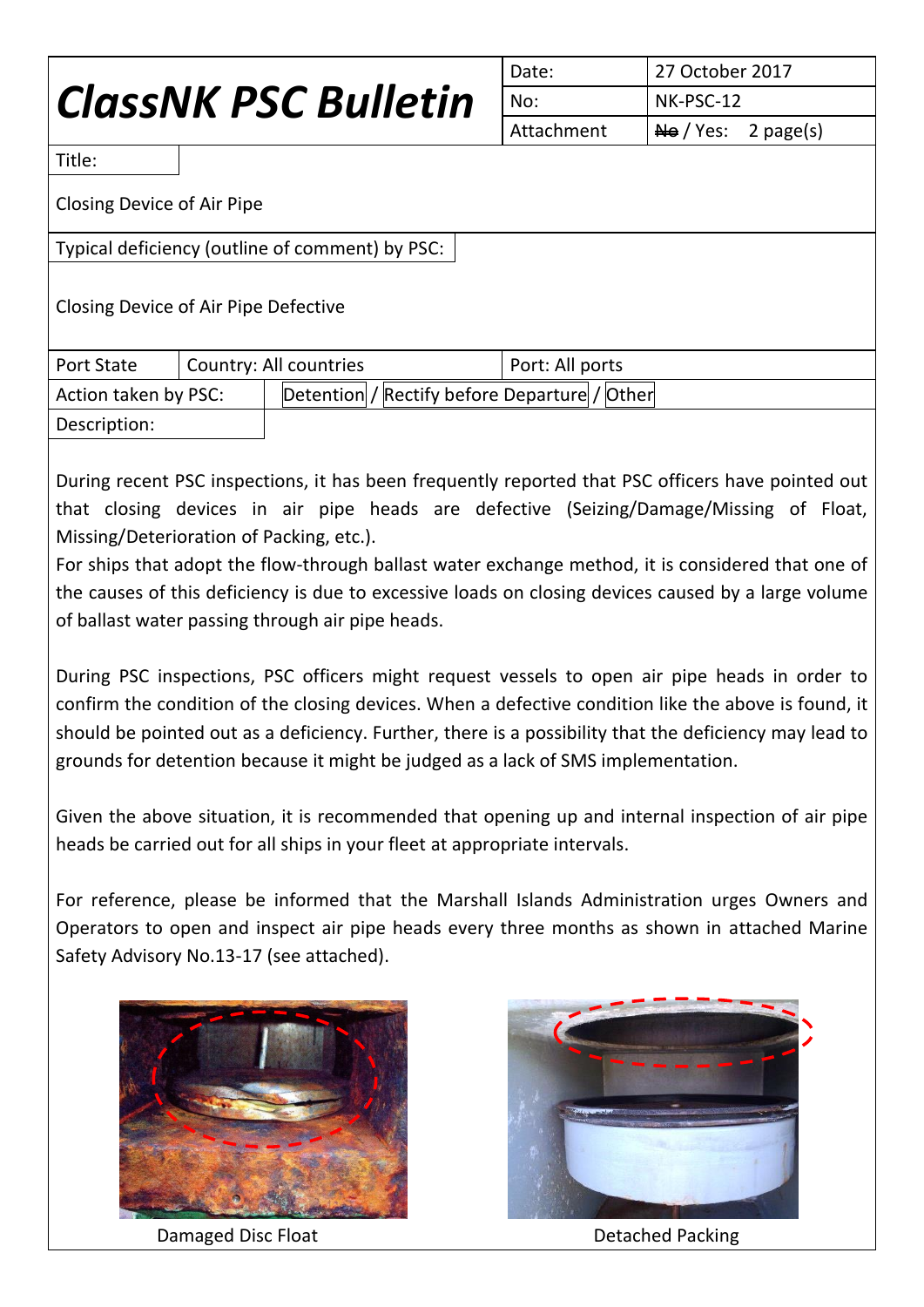# **Republic of the Marshall Islands MARITIME ADMINISTRATOR**

11495 COMMERCE PARK DRIVE, RESTON, VIRGINIA 20191-1506 TELEPHONE: +1-703-620-4880 FAX: +1-703-476-8522 EMAIL: maritime@register-iri.com WEBSITE: www.register-iri.com

## **MARINE SAFETY ADVISORY No. 13-17**

### **To: Owners/Operators, Masters, Nautical Inspectors, Recognized Organizations**

### **Subject: INSPECTION OF TANK VENT HEADS**

**Date: 26 April 2017**

Please be advised that the Republic of the Marshall Islands (RMI) Maritime Administrator (the "Administrator") has noted several issues with Port State Control relative to the condition of Tank Vent Heads. There have been numerous heads found with missing, broken, and wasted parts. These issues have been found on vessels of varying ages ranging from new delivery to existing vessels in service. Owners and Operators are urged to open and inspect these vent heads every three (3) months.

Examples of issues found are provided in the photographs below.



Missing disk and post Gasket slipped off



Broken Post/missing gasket Detached post





This MSA expires one (1) year after its issuance, unless otherwise noted, extended, superseded, or revoked.